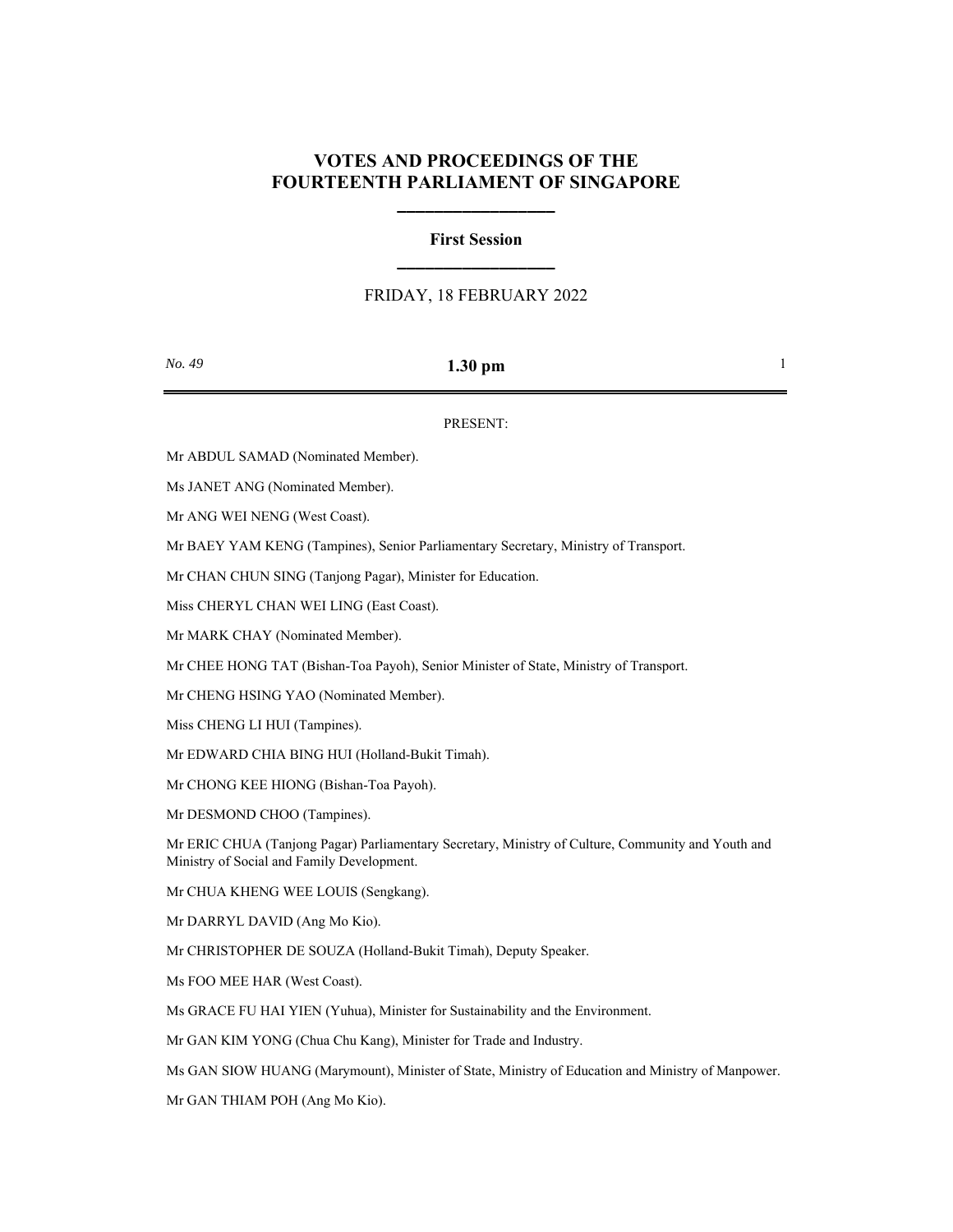Mr GERALD GIAM YEAN SONG (Aljunied).

Mr DERRICK GOH (Nee Soon).

Ms HE TING RU (Sengkang).

Mr HENG CHEE HOW (Jalan Besar), Senior Minister of State, Ministry of Defence.

Mr HENG SWEE KEAT (East Coast), Deputy Prime Minister and Coordinating Minister for Economic Policies.

Prof HOON HIAN TECK (Nominated Member).

Mr SHAWN HUANG WEI ZHONG (Jurong).

Ms INDRANEE RAJAH (Tanjong Pagar), Minister, Prime Minister's Office, Second Minister for Finance, Second Minister for National Development and Leader of the House.

Mr S ISWARAN (West Coast), Minister for Transport and Minister-in-charge of Trade Relations.

Dr JANIL PUTHUCHEARY (Pasir Ris-Punggol), Senior Minister of State, Ministry of Communications and Information and Ministry of Health and Government Whip.

Dr AMY KHOR LEAN SUAN (Hong Kah North), Senior Minister of State, Ministry of Sustainability and the Environment and Ministry of Transport.

Prof KOH LIAN PIN (Nominated Member).

Dr KOH POH KOON (Tampines), Senior Minister of State, Ministry of Health and Ministry of Manpower.

Mr KWEK HIAN CHUAN HENRY (Kebun Baru).

Mr DESMOND LEE (West Coast), Minister for National Development and Minister-in-charge of Social Services Integration.

Mr LEE HSIEN LOONG (Ang Mo Kio), Prime Minister.

Mr LEONG MUN WAI (Non-Constituency Member).

Mr LIANG ENG HWA (Bukit Panjang).

Mr LIM BIOW CHUAN (Mountbatten).

Assoc Prof JAMUS JEROME LIM (Sengkang).

Ms SYLVIA LIM (Aljunied).

Dr LIM WEE KIAK (Sembawang).

Ms LOW YEN LING (Chua Chu Kang), Minister of State, Ministry of Culture, Community and Youth and Ministry of Trade and Industry.

Ms MARIAM JAAFAR (Sembawang).

Mr MASAGOS ZULKIFLI B M M (Tampines), Minister for Social and Family Development, Second Minister for Health and Minister-in-charge of Muslim Affairs.

Dr MOHAMAD MALIKI BIN OSMAN (East Coast), Minister, Prime Minister's Office, Second Minister for Education and Second Minister for Foreign Affairs.

Mr MOHD FAHMI BIN ALIMAN (Marine Parade).

Mr MUHAMAD FAISAL ABDUL MANAP (Aljunied).

Assoc Prof Dr MUHAMMAD FAISHAL IBRAHIM (Nee Soon), Minister of State, Ministry of Home Affairs and Ministry of National Development.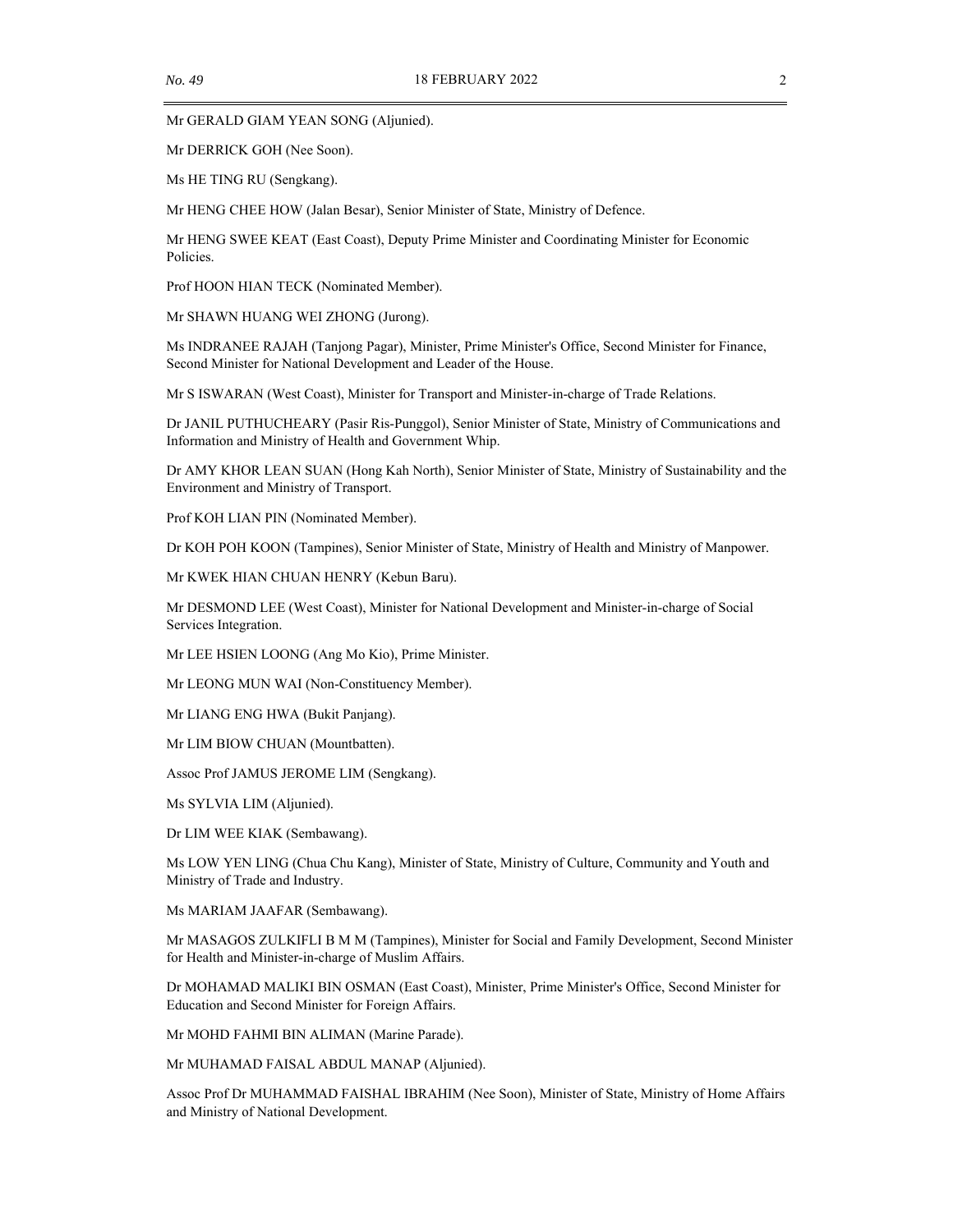Mr MURALI PILLAI (Bukit Batok).

Ms NADIA AHMAD SAMDIN (Ang Mo Kio).

Ms NG LING LING (Ang Mo Kio).

Mr LOUIS NG KOK KWANG (Nee Soon).

Miss RACHEL ONG (West Coast).

Mr ONG YE KUNG (Sembawang), Minister for Health.

Ms JOAN PEREIRA (Tanjong Pagar).

Mr LEON PERERA (Aljunied).

Ms DENISE PHUA LAY PENG (Jalan Besar).

Ms HAZEL POA (Non-Constituency Member).

Ms POH LI SAN (Sembawang).

Mr PRITAM SINGH (Aljunied), Leader of the Opposition.

Ms RAHAYU MAHZAM (Jurong), Parliamentary Secretary, Ministry of Communications and Information and Ministry of Health.

Mr SAKTIANDI SUPAAT (Bishan-Toa Payoh).

Mr SEAH KIAN PENG (Marine Parade).

Dr SHAHIRA ABDULLAH (Nominated Member).

Mr K SHANMUGAM (Nee Soon), Minister for Home Affairs and Minister for Law.

Mr SHARAEL TAHA (Pasir Ris-Punggol).

Ms SIM ANN (Holland-Bukit Timah), Senior Minister of State, Ministry of Foreign Affairs and Ministry of National Development and Deputy Government Whip.

Mr SITOH YIH PIN (Potong Pasir).

Ms HANY SOH (Marsiling-Yew Tee).

Ms SUN XUELING (Punggol West), Minister of State, Ministry of Education and Ministry of Social and Family Development.

Mr ALVIN TAN (Tanjong Pagar), Minister of State, Ministry of Culture, Community and Youth and Ministry of Trade and Industry.

Ms CARRIE TAN (Nee Soon).

Mr DENNIS TAN LIP FONG (Hougang).

Mr DESMOND TAN (Pasir Ris-Punggol), Minister of State, Ministry of Home Affairs and Ministry of Sustainability and the Environment.

Ms JESSICA TAN SOON NEO (East Coast), Deputy Speaker.

Mr TAN KIAT HOW (East Coast), Minister of State, Ministry of Communications and Information and Ministry of National Development.

Dr TAN SEE LENG (Marine Parade), Minister for Manpower and Second Minister for Trade and Industry.

Dr TAN WU MENG (Jurong).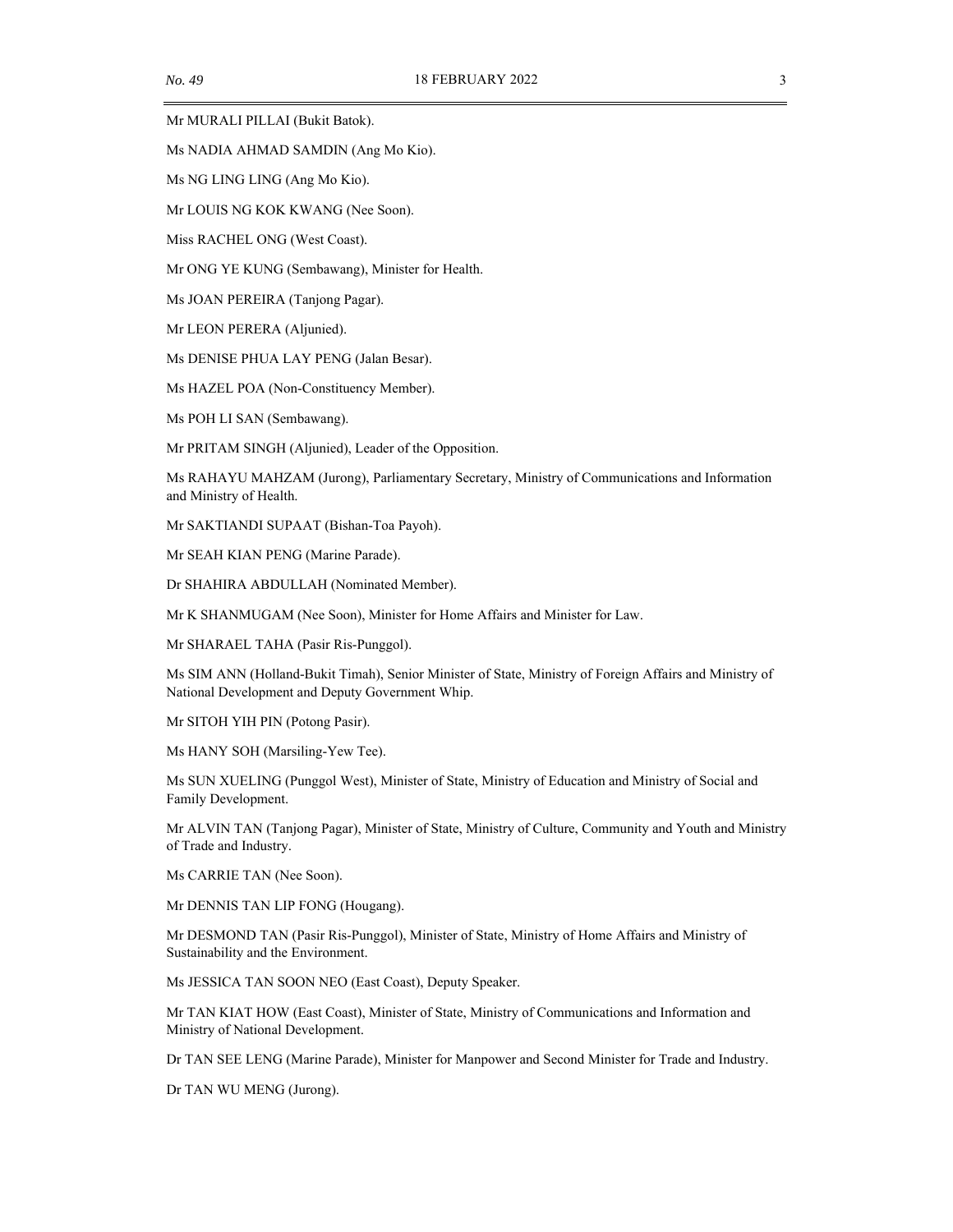Mrs JOSEPHINE TEO (Jalan Besar), Minister for Communications and Information and Second Minister for Home Affairs.

Mr THARMAN SHANMUGARATNAM (Jurong), Senior Minister and Coordinating Minister for Social Policies.

Mr RAJ JOSHUA THOMAS (Nominated Member).

Ms TIN PEI LING (MacPherson).

Mr EDWIN TONG CHUN FAI (Marine Parade), Minister for Culture, Community and Youth and Second Minister for Law.

Mr VIKRAM NAIR (Sembawang).

Dr VIVIAN BALAKRISHNAN (Holland-Bukit Timah), Minister for Foreign Affairs.

Dr WAN RIZAL (Jalan Besar).

Mr DON WEE (Chua Chu Kang).

Mr LAWRENCE WONG (Marsiling-Yew Tee), Minister for Finance.

Mr XIE YAO QUAN (Jurong).

Mr ALEX YAM ZIMING (Marsiling-Yew Tee).

Ms YEO WAN LING (Pasir Ris-Punggol).

Mr YIP HON WENG (Yio Chu Kang).

Mr MELVIN YONG YIK CHYE (Radin Mas).

Mr ZAQY MOHAMAD (Marsiling-Yew Tee), Senior Minister of State, Ministry of Defence and Ministry of Manpower and Deputy Leader of the House.

Mr ZHULKARNAIN ABDUL RAHIM (Chua Chu Kang).

#### ABSENT:

Mr SPEAKER (Mr Tan Chuan-Jin (Marine Parade)).

Dr NG ENG HEN (Bishan-Toa Payoh), Minister for Defence.

Dr TAN YIA SWAM (Nominated Member).

Mr PATRICK TAY TECK GUAN (Pioneer).

Mr TEO CHEE HEAN (Pasir Ris-Punggol), Senior Minister and Coordinating Minister for National Security.

\_\_\_\_\_\_\_\_\_\_\_\_\_\_\_\_\_\_\_\_\_\_\_\_\_\_\_\_\_\_\_\_